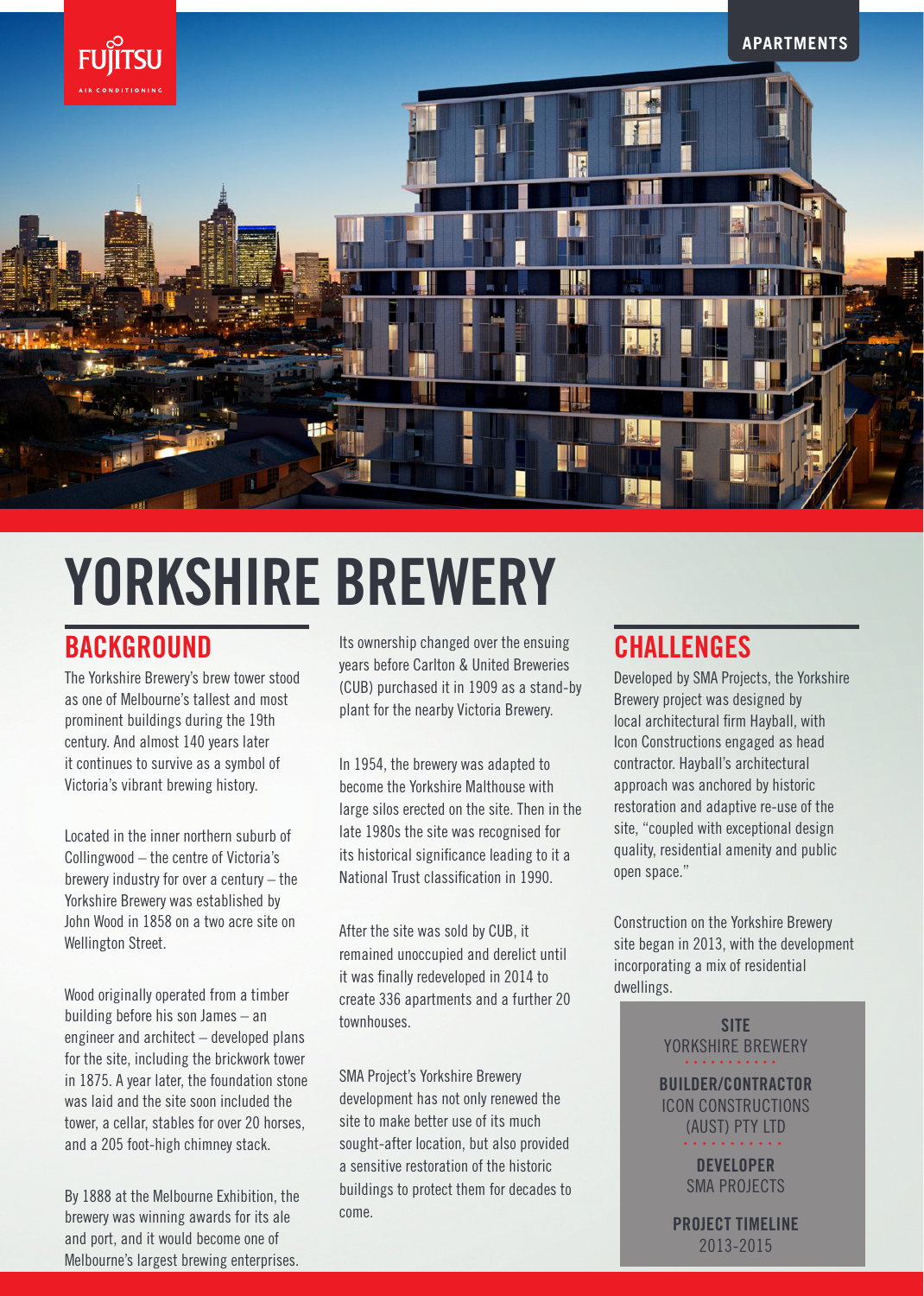

### CHALLENGES CONT.

The historic brew tower, features 5 loftstyle apartments across eight levels. Three new apartment buildings were added to the site – The Mill, The Yorkshire and the Silos - with the latter two offering 278 apartments across 17 and 14 levels respectively.

In April 2014, local HVAC contractor Rival Air received a brief from Icon Constructions to design and install a quality air conditioning and mechanical services solutions based on the design by consulting engineer, Lucid Consulting.

"We were engaged to prepare a price based on a D&C (design and construct) contract," says Rival Air's Managing Director, Andrew Stewart.

As such, Rival Air reworked the original HVAC design to achieve efficient product sizing and selection.

This led to the selection of split systems from Fujitsu's popular Inverter range that provides the apartments with energy efficient heating and cooling, whilst meeting the aesthetic ambitions of the development.

Most apartments within the new buildings are conditioned by wall-mounted units served by balcony-mounted condensers. But where owners elected to upgrade to a multi system at the time of purchase, Fujitsu's range of compact outdoor units also met the exterior aesthetic aspirations of the project.

"Fujitsu's balcony-mounted condensers offer a very compact multi-system," says Stewart. "Normally in a multi, they are a double fan and therefore a higher unit. But Fujitsu has developed a low-profile unit specifically for balcony mounting so that it doesn't protrude above a balcony height."

"In fact, all of Fujitsu's balcony-mounted units are very compact and quiet, so for us they were a very easy selection."

The ground floor of the Brew Tower is conditioned by a Fujitsu J-IIS 12.1kW system. This model was selected for its compact profile, high seasonal efficiency and flexible piping design that allows for a total refreigerant piping length of up to 80m. As a result, the outdoor unit serving the space is located in the basement plant room.

# GREEN STAR **PERFORMANCE**

Naturally, the project's environmental aspirations, including the 5 star Green Star target, was also front-of-mind during Rival Air's product selection process.

The Fujitsu models used throughout the Yorkshire Brewery project include a number of product features to deliver energy efficient performance including DC twin rotary compressor technology, DC inverter control and DC fan motor technology.

The indoor units also offer "quiet" operation with an air flow mode that can be set in four steps, with more settings possible.

But it was another feature that cemented Rival Air's selection decision. "Being a Green Star project, one of the reasons for the selection of the Fujitsu models was their Human Sensor technology," says Stewart. Human Sensor Technology detects movement within the room, reducing energy use by switching to energy saving mode when no movement is detected in the room after 20 minutes.

#### **FUJITSU GENERAL AUSTRALIA**